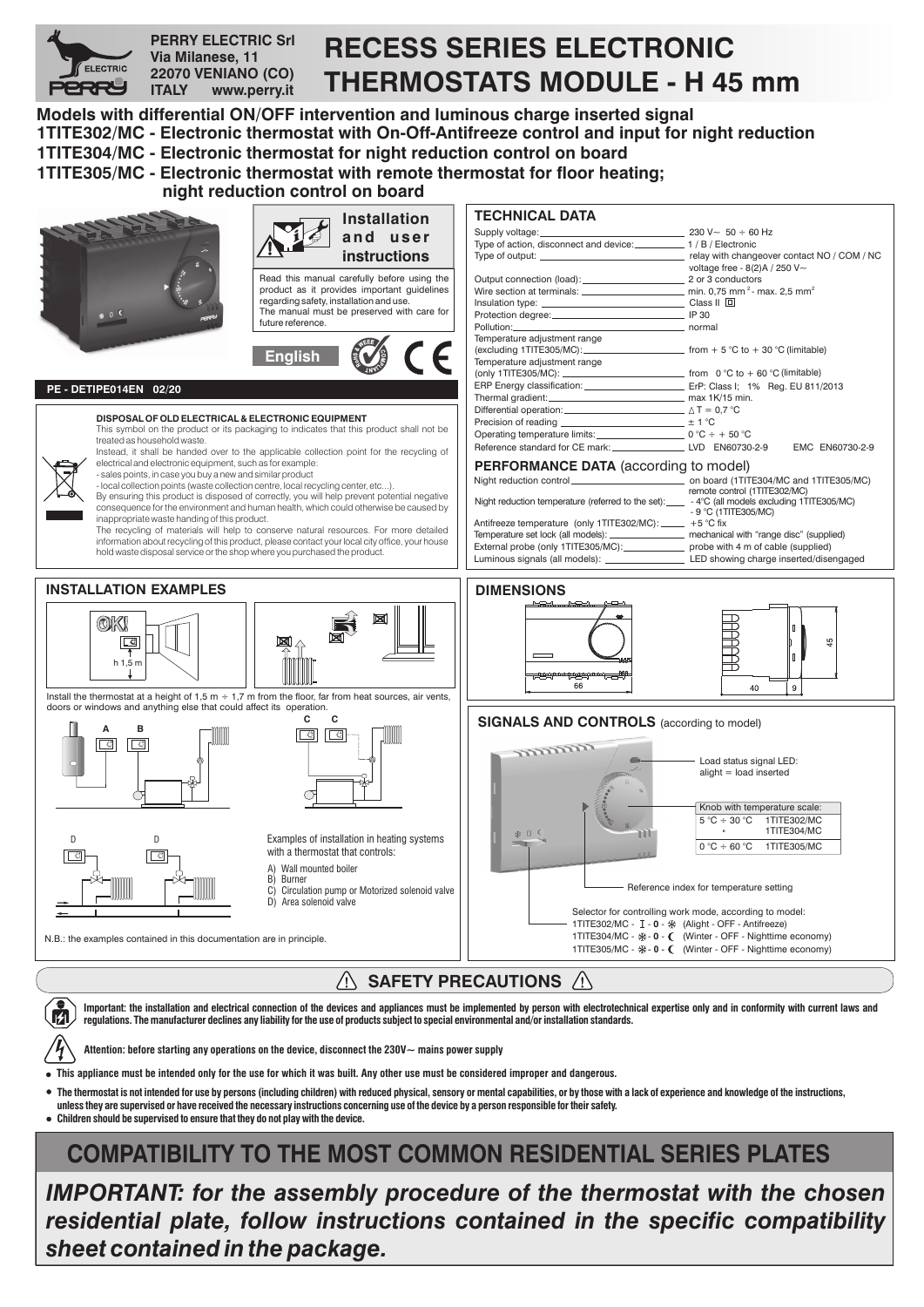### **INSTALLATION INSTRUCTIONS**



#### **Temperature limit setting or its subsequent modification**

- **a)** Rotate the knob anti-clockwise and pull it out.
- **b)** Take out the "temperature range" disc and reinsert it by locating the maximum desired temperature hole over the pin placed on thermostat (fig. 1).
- **c)** Reinsert the knob and verify at the end of the anti-clockwise limit corresponding to 5°C (0°C for 1TITE305/MC) with index, if different, re-insert the knob rotated by 180°.

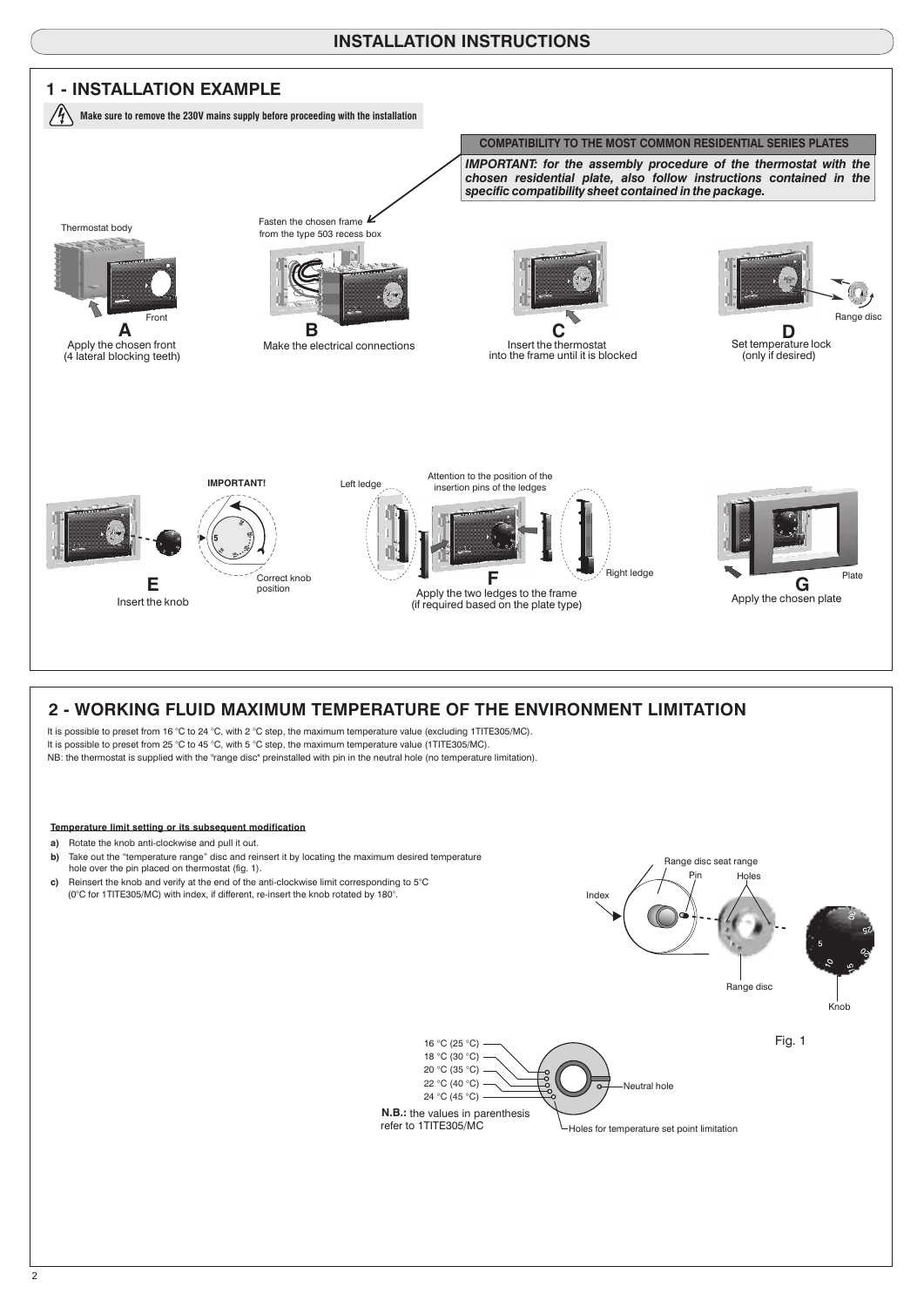## **ELECTRICAL CONNECTIONS for 1TITE302/MC**

Thermostat with inputs for controlling night temperature reduction, external (example time switch) **Switch mains supply off**

Connect the power supply wires to the terminals  $n^{\circ}$  4 (Line) and  $n^{\circ}$  5 (Neutral).

Connect the wires of the device to be controlled to the terminals:  $n^{\circ}$  1 = common  $n^{\circ}$ **2** = normally open

 $n°3$  = normally closed

For heavy inductive loads (pumps and solenoid valves) it is advisable to connect an RC filter in parallel with the load.

#### **Remote selection of "Comfort" or "Reduction" temperature**

If you want to use remote control of "Comfort" or "Reduction" temperature,



**Multiple installations**

1) Supply voltage (230V~) **For all thermostats**

below (fig. 4).

Terminal n° 5: connect the Neutral of network (return) Terminal n°  $\bf{4}$  connect the Line of network (230 V $\sim$ )

Besides all that has been mentioned above, in multiple installations (for example offices, schools, houses, etc.) operated only by one clock for the centralized night reduction, it is necessary to follow carefully the indications